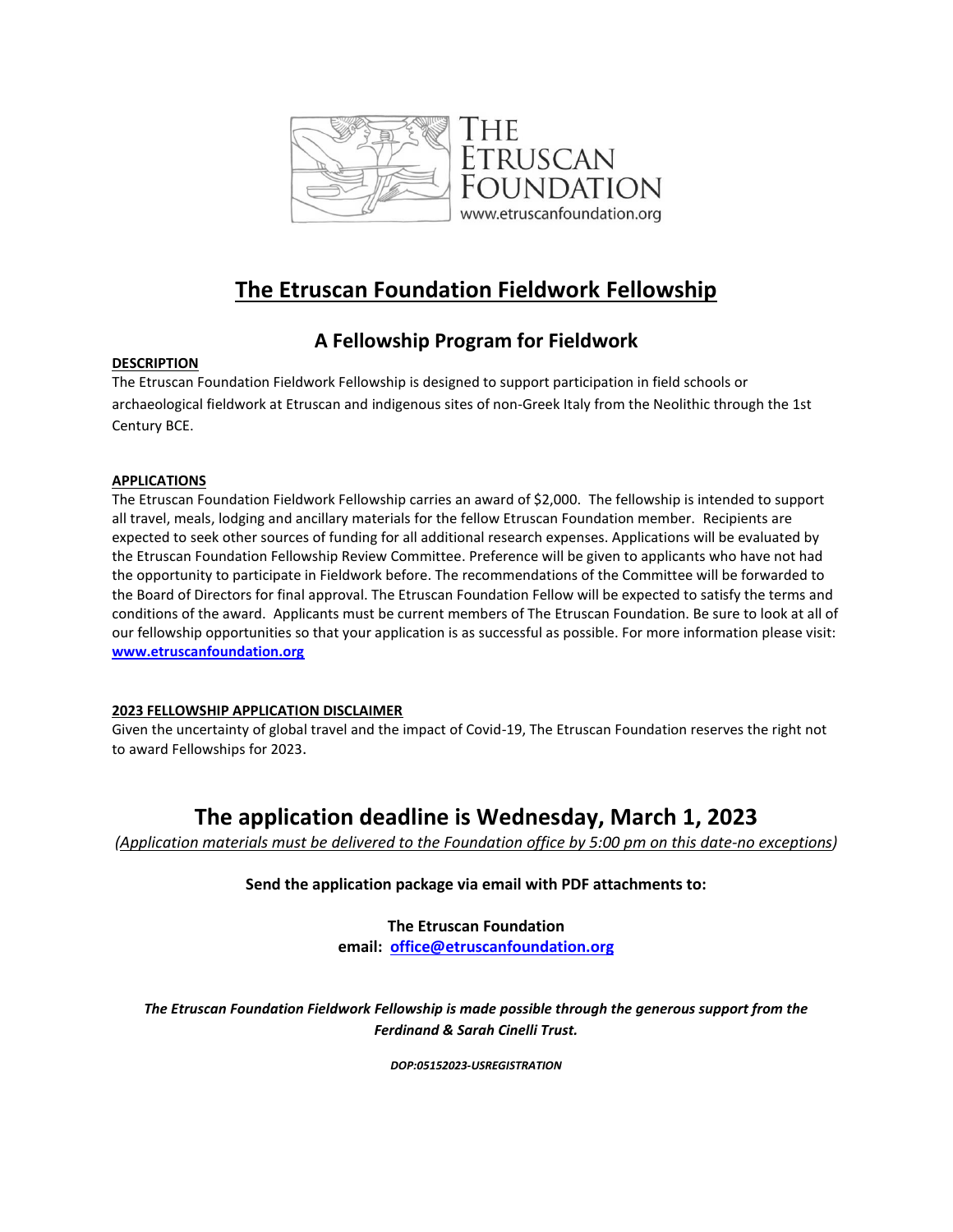#### **APPLICATION PACKAGE**

**1**) Completed Cover Form and Curriculum Vitae.

**2**) One signed letter of recommendation from a professor other than the director of the field school to which the student is applying. The recommender must be in a faculty position to evaluate the candidate and the potential of the proposed fieldwork. The signed letter of recommendation must be drafted on the college/university department letterhead and may be submitted directly to the Foundation via email/PDF from recommender.

**3)** Field school staff members are eligible to apply and must designate the "staff status" in the Cover Form.

**4**) **Undergraduate Students**: Include a narrative defining your interests in the field school program you plan to attend. It is essential that the field school experience be a place of learning, and not only a place to do work for a project. Please explain the educational components of the field school, for example, what kinds of lessons, learning opportunities and specific archaeological technique/method are being taught on this excavation.

**5**) **Graduate Students:** Include a narrative (minimum 300 words) defining how the field school experience will further your graduate studies with focus upon specific research activities and anticipated outcomes.

**6**) One copy of your current transcript from the Registrar's office. ("*Official" or "Issued to the Student" format*) **Note: Transcripts should be requested 1 month in advance of the application deadline date to insure proper on-time delivery. Incomplete application documents will be disqualified for review.**

**7**) A copy of your "*Letter of Acceptance"* from the proposed field school you are planning to attend.

**8**) A budget page detailing projected expenses and a list of additional sources of support that have been secured or being sought.

**9)** Application materials received after the published application deadline date will be considered ineligible.

#### **TERMS**

The Etruscan Foundation Fieldwork Fellowship recipients are required to:

**1**) Be a current member of The Etruscan Foundation and, if selected, sign a *Letter of Agreement* prior to receiving the Fellowship funds. Submit a detailed accounting of expenses for which The Etruscan Foundation funds were used by October  $1<sup>st</sup>$  after the conclusion of the Fieldwork project season. Return unused portions of the Fellowship award to The Etruscan Foundation within 30 days of completing the program.

**2**) Provide a copy of the field school acceptance letter to The Etruscan Foundation office for verification of entrance into the fieldwork program prior to receiving award funds.

**3**) Submit a 250 word (single-spaced) report with illustrations about the project, including work undertaken and objectives met, to the Foundation office by October 1<sup>st</sup> after the conclusion of the fieldwork project.

**4**) Notify the Foundation office of any changes in the fieldwork site or program that takes place after the Fellowship is awarded. Fellowship recipients who are unable to attend the program for which the Fellowship has been awarded shall notify The Etruscan Foundation immediately in accordance with the Letter of Agreement.

**5**) Acknowledge **The Etruscan Foundation** in any work resulting from sponsored activities or fieldwork.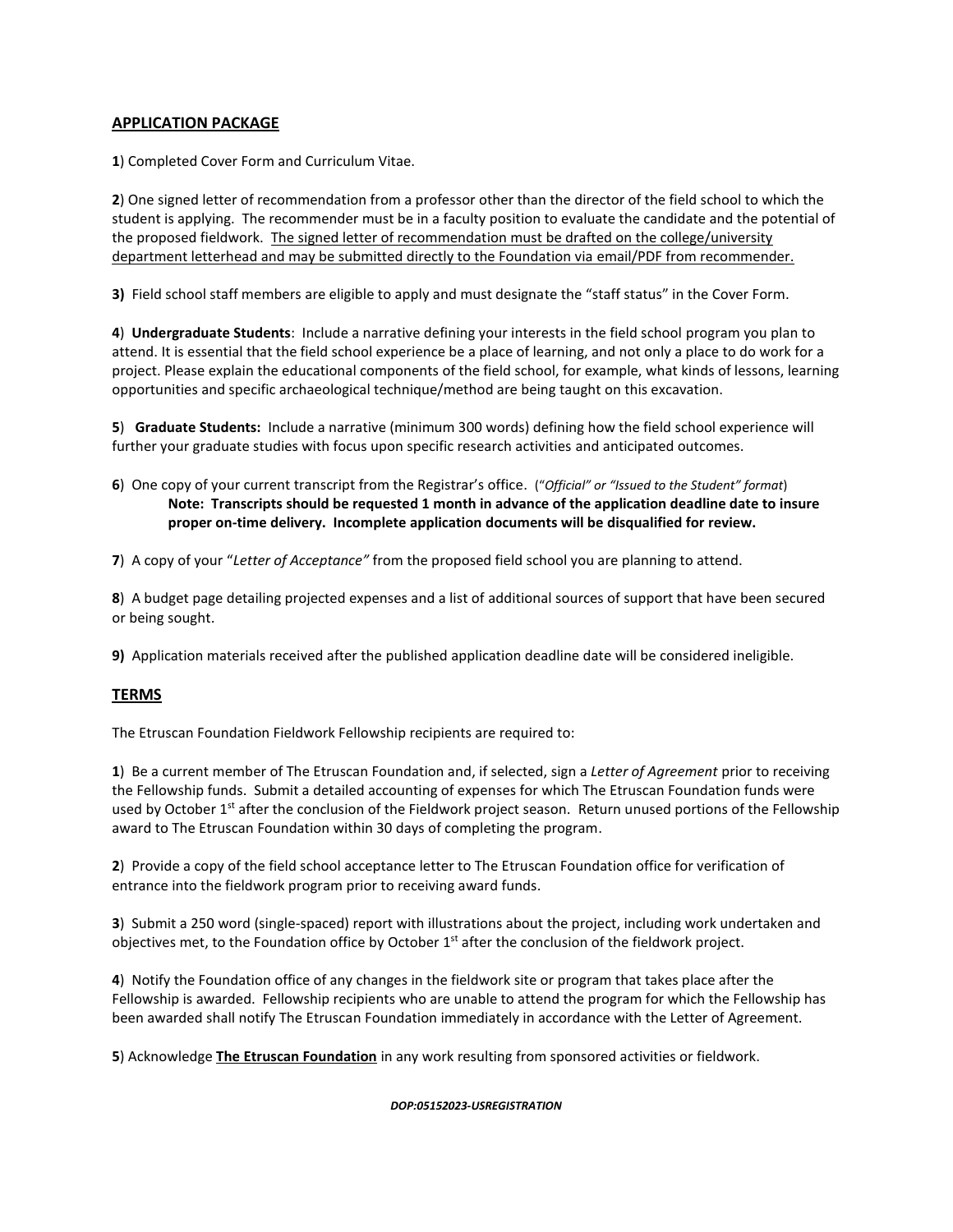### **COVER FORM – FIELDWORK FELLOWSHIP**

| Name of Applicant:                           |                                                                                                                                                           |                            |
|----------------------------------------------|-----------------------------------------------------------------------------------------------------------------------------------------------------------|----------------------------|
| <b>Current Academic Affiliation:</b>         | DEGREE PROGRAM__________________<br><u> 1989 - Johann Harry Harry Harry Harry Harry Harry Harry Harry Harry Harry Harry Harry Harry Harry Harry Harry</u> |                            |
| Undergraduate Major:                         | DATE OF COMPLETION______________                                                                                                                          |                            |
| Graduate Degree Program:                     |                                                                                                                                                           |                            |
| Work/School Address:                         |                                                                                                                                                           |                            |
|                                              |                                                                                                                                                           |                            |
|                                              |                                                                                                                                                           |                            |
| Home Address:                                |                                                                                                                                                           |                            |
|                                              |                                                                                                                                                           |                            |
| Telephone:                                   |                                                                                                                                                           |                            |
| FAX:                                         |                                                                                                                                                           |                            |
| E-Mail:                                      |                                                                                                                                                           |                            |
| <b>Preferred Contact Address:</b>            | ______Work/Office<br><b>Home</b><br>(please check one)                                                                                                    |                            |
| Program or Project Site:                     |                                                                                                                                                           |                            |
|                                              |                                                                                                                                                           |                            |
| Dates of Proposed Study:                     | <u> 1989 - Johann Barn, amerikan bernama di sebagai bernama dan bernama di sebagai bernama dalam bernama dalam b</u>                                      |                            |
| Program/Field School Director                | <u> 1989 - Johann John Stone, mars eta biztanleria (h. 1989).</u>                                                                                         |                            |
| Tel:                                         |                                                                                                                                                           |                            |
| E-Mail:                                      |                                                                                                                                                           |                            |
| <b>Check List</b>                            |                                                                                                                                                           |                            |
| I have been accepted by the program:         | Y / N (circle one) Must include a valid copy of the field school acceptance letter                                                                        |                            |
| Number of years attending this field school: | ___years                                                                                                                                                  |                            |
| I am a STAFF member of this field school:    | Y / N (circle one)                                                                                                                                        |                            |
| Curriculum Vitae is enclosed                 | Y / N (circle one)                                                                                                                                        |                            |
| I am a member of The Etruscan Foundation     | Y / N (circle one) _                                                                                                                                      | (month/year) of membership |